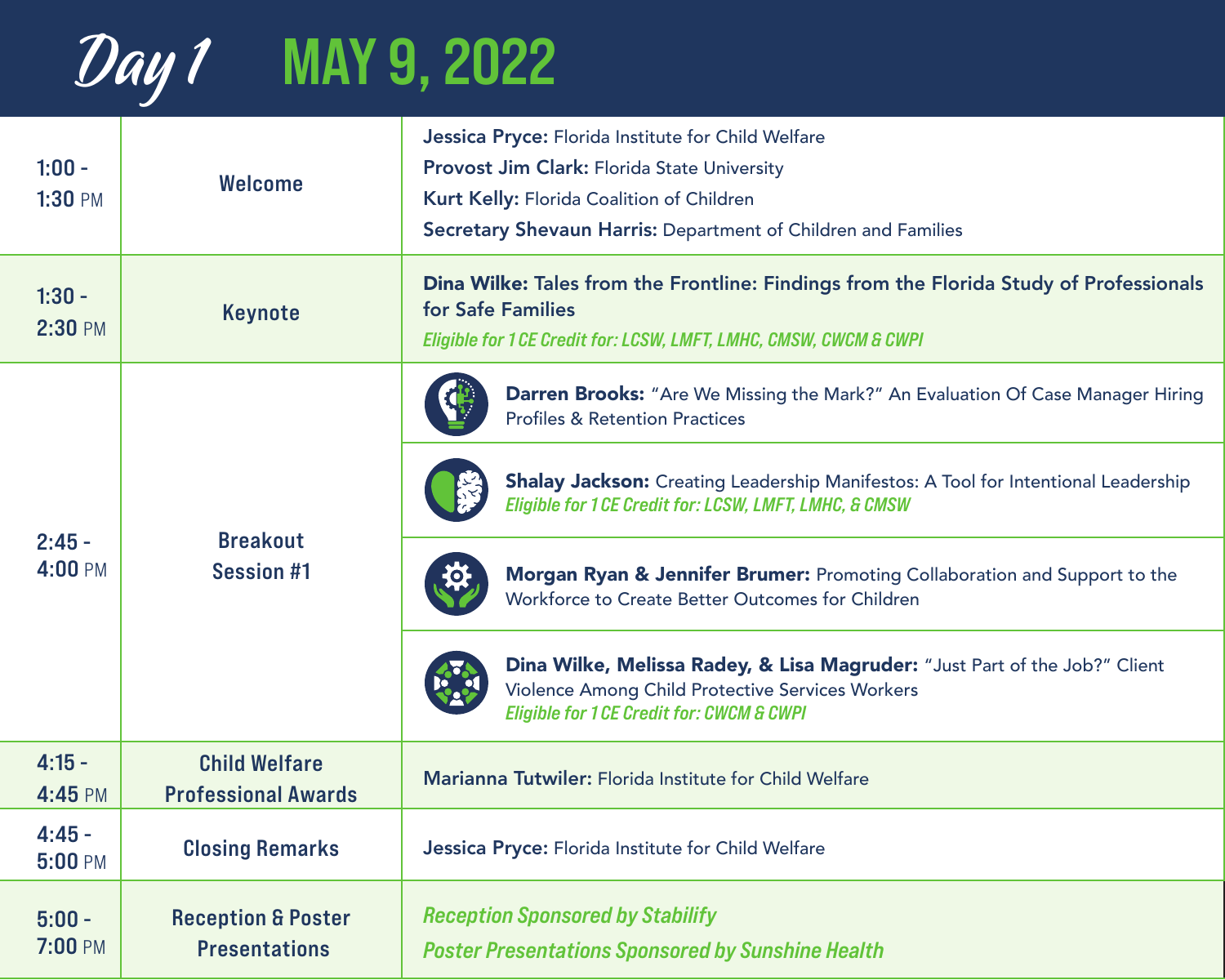## Day 2 MAY 10, 2022

| $8:15 -$<br>9:00 AM      | <b>Breakfast</b>                     | <b>Breakfast Sponsored by CHS</b>                                                                                                                                                                                                              |
|--------------------------|--------------------------------------|------------------------------------------------------------------------------------------------------------------------------------------------------------------------------------------------------------------------------------------------|
| $9:00 -$<br>9:10 AM      | <b>Welcome</b>                       | Jessica Pryce: Florida Institute for Child Welfare<br>Kristina Finch: Florida Institute for Child Welfare                                                                                                                                      |
| $9:10 -$<br>9:25 AM      | <b>Affiliate Award</b>               | Lisa Magruder: Florida Institute for Child Welfare                                                                                                                                                                                             |
| $9:25 -$<br>9:35 AM      | <b>Keynote Introduction</b>          | Elizabeth Wynter: Selfless Love Foundation                                                                                                                                                                                                     |
| $9:30 -$<br>10:30 AM     | Keynote                              | <b>Amelia Franck Meyer:</b><br>The Child Welfare Workforce Crisis: What if We Are "Forcing" the Wrong "Work?"<br><b>Keynote Sponsored by the Selfless Love Foundation</b><br>Eligible for 1 CE Credit for: LCSW, LMFT, LMHC, CMSW, CWCM & CWPI |
| $10:45$ AM -<br>12:00 PM | <b>Breakout</b><br><b>Session #2</b> | Betsy Goulet & Amy Wheeler: Moving from Procedure to Practice: Simulation<br><b>Training for Frontline Professionals</b>                                                                                                                       |
|                          |                                      | Amelia Franck Meyer: "I don't think I can do this anymore!" Building your<br>Resilience to Stay in the Game<br>Eligible for 1 CE Credit for: LCSW, LMFT, LMHC, & CMSW                                                                          |
|                          |                                      | Robin Leake & Anthony "Tony" Mack: Developing Child Welfare Leaders Through<br><b>Problem-based Learning Programs</b><br>Eligible for 1 CE Credit for: LCSW, LMFT, LMHC, & CMSW                                                                |
|                          |                                      | Marianna Colvin, Morgan Cooley, Corey Best, & Vaughn Crichlow:<br>Authentic Family Engagement and Justice-centered Child Welfare Practice<br><b>Eligible for 1 CE Credit for: CWCM &amp; CWPI</b>                                              |
| $12:00 -$<br>1:00 PM     | Lunch                                | <b>Lunch Sponsored by Stabilify</b>                                                                                                                                                                                                            |